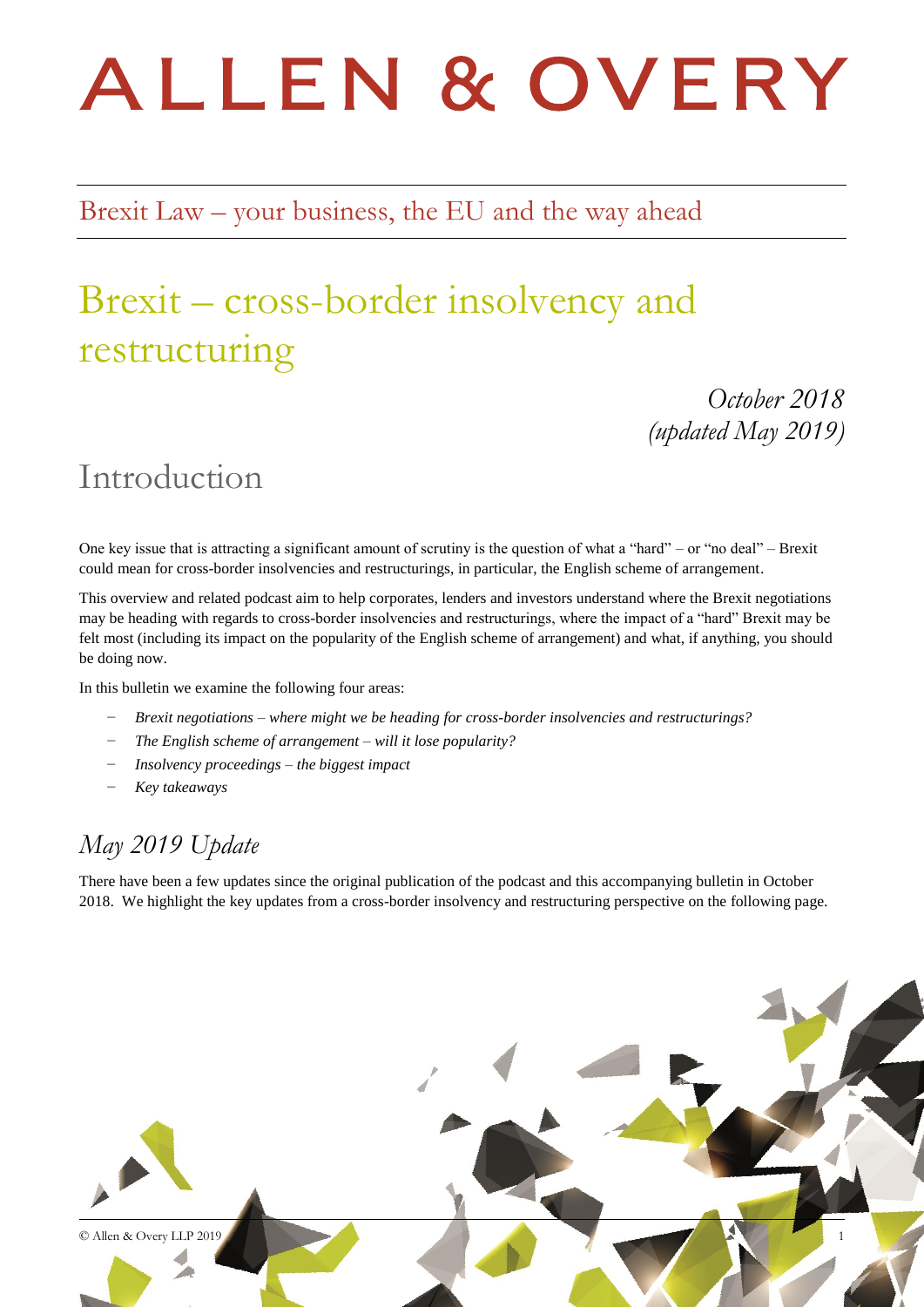# May 2019 Update

Key updates since the original publication of the podcast and this accompanying bulletin in October 2018 include the following.

- The form of the UK's exit from the EU is still uncertain and "exit day" has been delayed until 31 October 2019 or such earlier date as might be agreed between the EU and the UK.
- The UK government has passed two statutory instruments particularly relevant to cross border restructuring and insolvency, the key provisions of which will only come into force in the event of a "no-deal" Brexit. These are:
	- − **The Insolvency (Amendment) (EU Exit) Regulations 2019** which largely repeal the European Insolvency Regulation 2015 and also amend the Insolvency Act 1986; and
	- − **The Credit Institutions and Insurance Undertakings Reorganisation and Winding Up (Amendment) (EU Exit) Regulations 2019** – which amend the Credit Institutions (Reorganisation and Winding Up) Regulations 2004 and the Insurers (Reorganisation and Winding Up) Regulations 2004.
- At a high level, the general approach of these "no-deal" statutory instruments is to provide for a general alignment of the treatment of EU/EEA states with that of non-EU/EEA states. Key points to note in the event of a no-deal Brexit include the following:
	- − **"In-flight" proceedings** (ie those that are on-going on the day the UK exits the EU) the statutory instruments provide that the existing (pre-Brexit) regime will apply to such proceedings subject to some (very) important safeguards which would allow the English court to intervene in certain circumstances.
	- − **New proceedings** commencing after the UK exits the EU:
		- *Jurisdiction* current EU-law driven restrictions on jurisdiction to commence English proceedings (eg COMI/establishment and "home" Member State criteria) will be lifted and we will revert to the tests set out in the (amended) Insolvency Act 1986 (for ordinary companies) and the Banking Act 2009 (for third country institutions/UK branches) – one of the consequences being that, at least on paper, it would be much easier to commence an administration in relation to a company incorporated in the EEA or for such company to propose a CVA;
		- *Recognition* there will be no automatic recognition of EEA resolution actions or EU insolvency proceedings in the UK – recognition will be based on other (more limited) sources of recognition (eg the CBIRs or the common law and, where applicable, the Banking Act 2009); and
		- *Applicable law* all of the choice of law exceptions under the European Insolvency Regulation 2015 are repealed – with the consequence that principles of private international law will determine issues such as the applicable law in the context of enforcement of security and claw-back actions.
- The final text of the new Model Law on the Recognition and Enforcement of Insolvency-Related Judgments has been approved by UNCITRAL and is available for adoption by states. It is not clear whether (or when) the UK will adopt the new Model Law as the potential impact on the rule in *Gibbs* will be an important point in the Brexit negotiations.
- The UK has deposited its instrument of accession to the Hague Convention on Choice of Court Agreements 2005, originally intending to accede as a contracting state on 1 April 2019 however such succession has been suspended until 1 November 2019 (currently the day after the UK is due to leave the EU).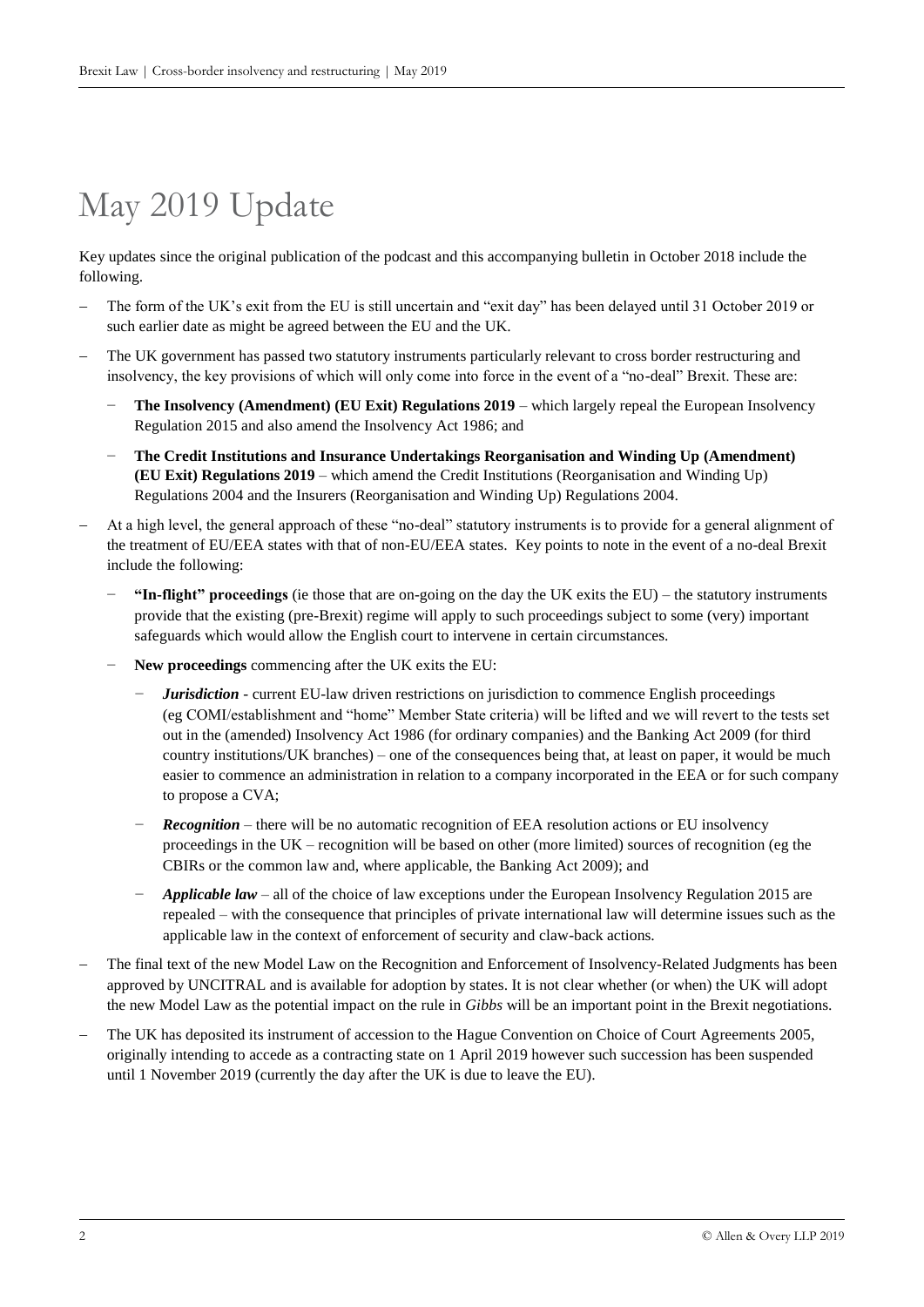# Brexit negotiations – where might we be heading for cross-border insolvencies and restructurings?

#### Will Brexit make any difference to the way in which European cross-border restructurings and insolvencies are conducted?

The potential impact on European cross-border insolvencies should not be underestimated, even though the additional hurdles discussed below are not insurmountable. Very few cases these days are "domestic" in nature. Most, if not all, of those that come across our desks have a cross-border element – there may be multiple borrowers or guarantors in different jurisdictions; assets can be located across the world; and creditors will also be multinational. By way of an example, a recent case the firm has worked on involved 23 borrowers filing for insolvency proceedings in 16 different jurisdictions, many in Europe. That case, like many others, has demonstrated the importance of having a clear framework for conducting cross-border insolvencies.

Since 2000, the European Insolvency Regulation, recast in  $2015<sup>1</sup>$ , has provided that framework for European cross-border cases. It is arguably the most comprehensive piece of European legislation in the field of insolvency for the past 18 years. It has provided consistent and predictable answers to a number of tricky questions that arise in European cross-border situations including: Which member state can open insolvency proceedings? Which law applies in those proceedings? And what is the effect of the opening of those proceedings in other European member states (including on creditors' rights such as security enforcement and contractual set-off or netting)?

This consistency and predictability has made things simpler – and arguably quicker and cheaper – than they might otherwise have been, particularly in today's "global" world. As a consequence, if the European Insolvency Regulation no longer applies post-Brexit, this could have a considerable impact on European cross-border insolvencies involving the UK. However, European cross-border cases were successfully conducted before 2000 and, today, there is no equivalent statutory framework for cases involving Asian or US borrowers and those deals are successfully restructured without too many issues. In summary, there may be more hurdles to jump in European cross-border cases, but we doubt any will be insurmountable. The real impact will depend on whether we see a "hard" or "soft" Brexit.

#### If the impact depends upon the provisions that are put in place as a result of Brexit negotiations, have there been any indications as to the UK Government's thinking in this regard?

To a certain extent, yes. The two main pieces of "Brexit legislation" – being the European Union (Withdrawal) Act 2018 and the draft EU Withdrawal Agreement – do not explicitly refer to the European Insolvency Regulation, but they do give us an idea of where things might be heading in this area.

The starting point is that the European Union (Withdrawal) Act 2018 "on-shores" EU legislation – such as the European Insolvency Regulation – as it stands at the point of exit and makes it part of UK domestic law, subject to an important power to correct "deficiencies". One such "deficiency" is any European legislation that relies on reciprocity; the European Insolvency Regulation falls squarely in this bucket and so there is the power, under the Act, to amend or "switch off" the European Insolvency Regulation.

<sup>1</sup> 1

The EU Regulation on Insolvency Proceedings 2015 (Regulation (EU) 2015/848) superseding the EC Regulation on Insolvency Proceedings 2000 (Regulation (EC) 1346/2000)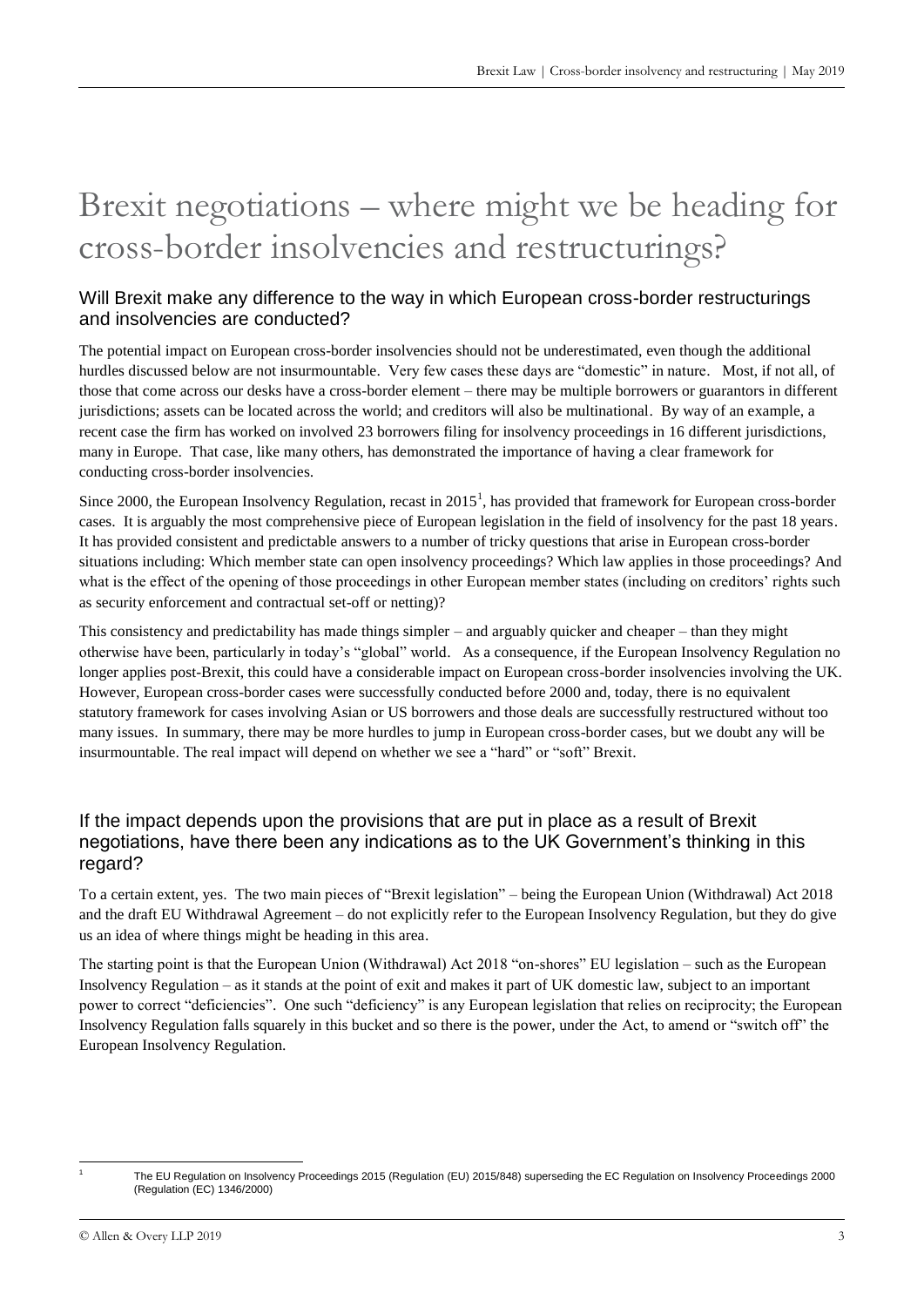We now know, following a recent Technical Notice issued by the UK Government in mid-September  $2018^2$ , that in the event of a "no deal" Brexit:

- Parliament will exercise its powers to correct deficiencies such that the European Insolvency Regulation and the Judgments Regulation<sup>3</sup> will not become part of UK domestic law;
- − the Rome I<sup>4</sup> rules on the law applicable in contractual matters will be retained by the UK; and
- the UK will ratify the Hague Convention on Choice of Court Agreements 2005 in its own right (it is currently a "contracting state" by virtue of its membership of the EU).

In terms of what a "soft" Brexit might look like, the draft EU Withdrawal Agreement issued earlier this year provides for a transitional period where, if there is a deal and the agreement is finalised and approved by the EU and the UK, the European Insolvency Regulation may continue to apply as it does today to UK insolvency proceedings until the end of 2020 (the same would be true for the Judgments Regulation). This means it would be "business as usual" for European cross-border insolvencies and restructurings until the end of 2020.

The diagram below provides a snapshot of the potential impact of Brexit on key legislation, currently applicable in the UK and used or relied upon in cross-border insolvency and restructuring – in particular, in the context of the English scheme of arrangement. Overall, in our view, Brexit, particularly a "hard" Brexit, is going to have a greater impact on European cross-border insolvency cases than it will on the use of the English scheme of arrangement.



 $\sim$ <sup>2</sup> Available at[: https://www.gov.uk/government/publications/handling-civil-legal-cases-that-involve-eu-countries-if-theres-no-brexit-deal/handling-civil](https://www.gov.uk/government/publications/handling-civil-legal-cases-that-involve-eu-countries-if-theres-no-brexit-deal/handling-civil-legal-cases-that-involve-eu-countries-if-theres-no-brexit-deal)[legal-cases-that-involve-eu-countries-if-theres-no-brexit-deal](https://www.gov.uk/government/publications/handling-civil-legal-cases-that-involve-eu-countries-if-theres-no-brexit-deal/handling-civil-legal-cases-that-involve-eu-countries-if-theres-no-brexit-deal)

Regulation (EU) No.1215/2012 of the European Parliament and of the Council of 12 December 2012 on jurisdiction and the recognition and enforcement of judgments in civil and commercial matters (recast)

<sup>4</sup> Regulation (EC) No. 593/2008 of the European Parliament and of the Council of 17 June 2008 on the law applicable to contractual obligations (Rome I)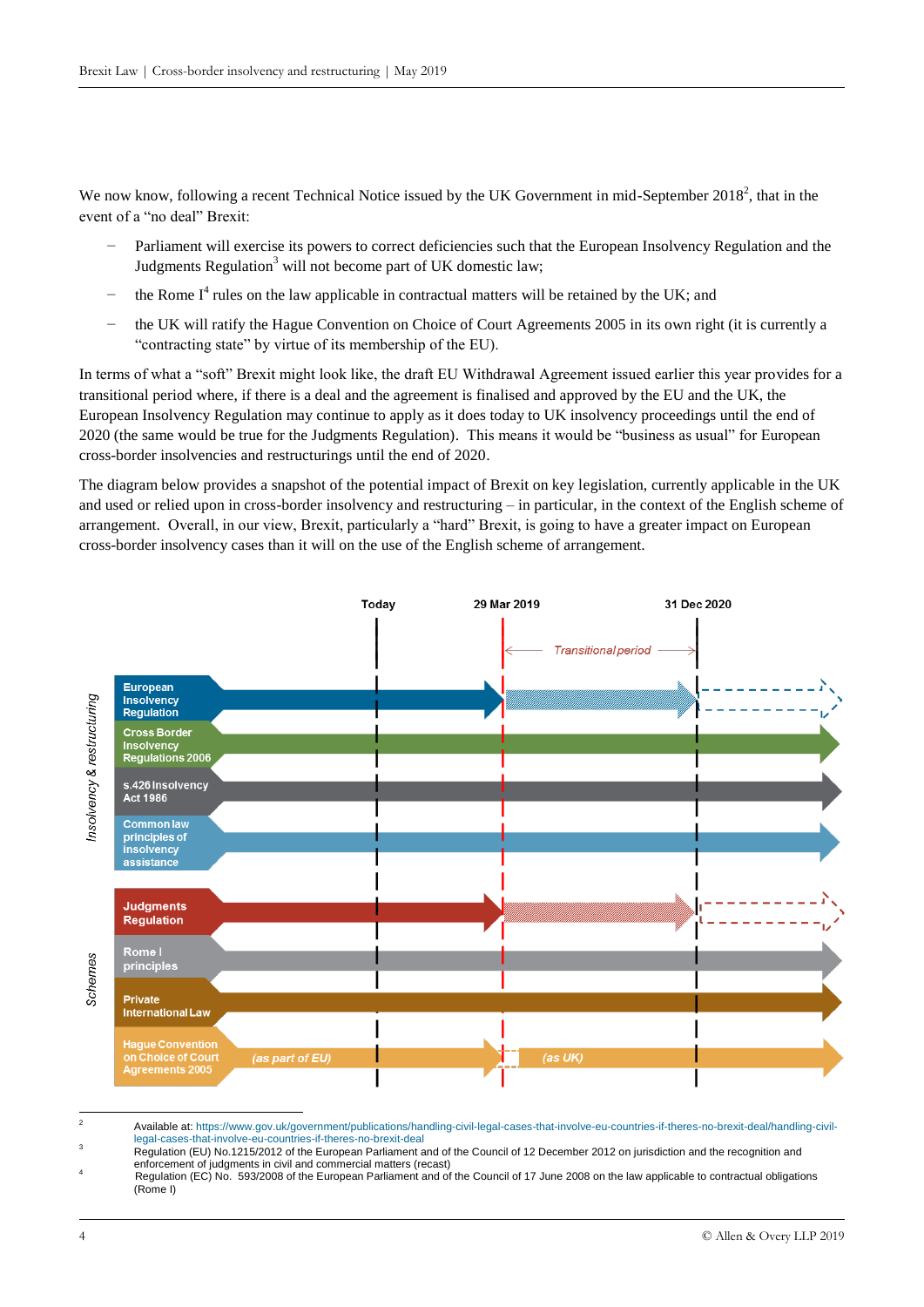# Scheme of arrangement – will it lose popularity?

#### What is a scheme of arrangement?

The scheme of arrangement is a procedure under the Companies Act 2006. It can be used to restructure solvent companies and distressed companies, and both English and foreign companies. Many say it is one of our greatest exports. For a number of years now, the scheme has been used to restructure the debts of foreign companies. Some of the reasons foreign companies are looking to the English scheme of arrangement as their restructuring tool of choice include the following:

- the speed of access to the English courts the scheme process involves two court hearings but it is possible for the entire process, from launch of documentation to final sanction hearing, to be completed in a matter of weeks;
- − the judges sitting in the English courts are incredibly commercial and familiar with the legal issues that arise in the context of a scheme – in fact, many judges were once barristers advancing the arguments on technical scheme issues (such as jurisdiction and recognition);
- the scheme is incredibly flexible and, the statutory provisions relating to the scheme are fairly short and are not prescriptive of content or structure – therefore the scheme can be used to solve a full range of issues, from a short standstill (the so-called "scheme-lite") to amend and extend restructurings to full debt-to-equity conversions; and
- − perhaps most importantly, it is a tried and tested procedure in a multitude of contexts this leads to a certain amount of predictability for all stakeholders involved in the restructuring.

If a company wishes to use the scheme of arrangement, it must satisfy the English court that the company has a "sufficient connection" to the UK. This is easy in relation to English companies and for foreign companies it is not too difficult to establish such a connection (for example, it is sufficient if such foreign company is party to English law governed finance documents). In addition to this sufficient connection test, the English court also needs to be satisfied that the scheme will be effective in relevant overseas jurisdictions. It would certainly have been easier to satisfy the English court of this requirement if the UK had listed the scheme of arrangement in the annex to the European Insolvency Regulation. However, we did not do so, and in our view this was the right thing to do in order to retain the scheme's flexibility (in particular, retaining the "sufficient connection" test for jurisdiction and not replacing it with a requirement that the scheme company have its centre of main interests (or **CoMI**) in the UK). Currently, there are various ways of satisfying the English court that the scheme will be effective in relevant overseas jurisdictions:

- first, if the English court order sanctioning the scheme of arrangement is considered to be a "judgment" for the purposes of the Judgments Regulation, that order will be automatically recognised in other EU Member States without any further formalities – clearly this route could be affected by a "hard" Brexit, but there is a possibility that the Hague Convention on Choice of Court Agreements might fill the gap in certain situations;
- second, if the scheme is considered to be part of contract law, the principles under Rome I (which, broadly speaking, provide that an English law governed contract can only be varied or discharged by an English law process) will provide a route to recognition in other Member States – this route will not be affected by Brexit because the principles under Rome I are not confined to Member States and do not rely on reciprocity; and
- − third, principles of international law often provide another route to recognition of the scheme in overseas jurisdictions.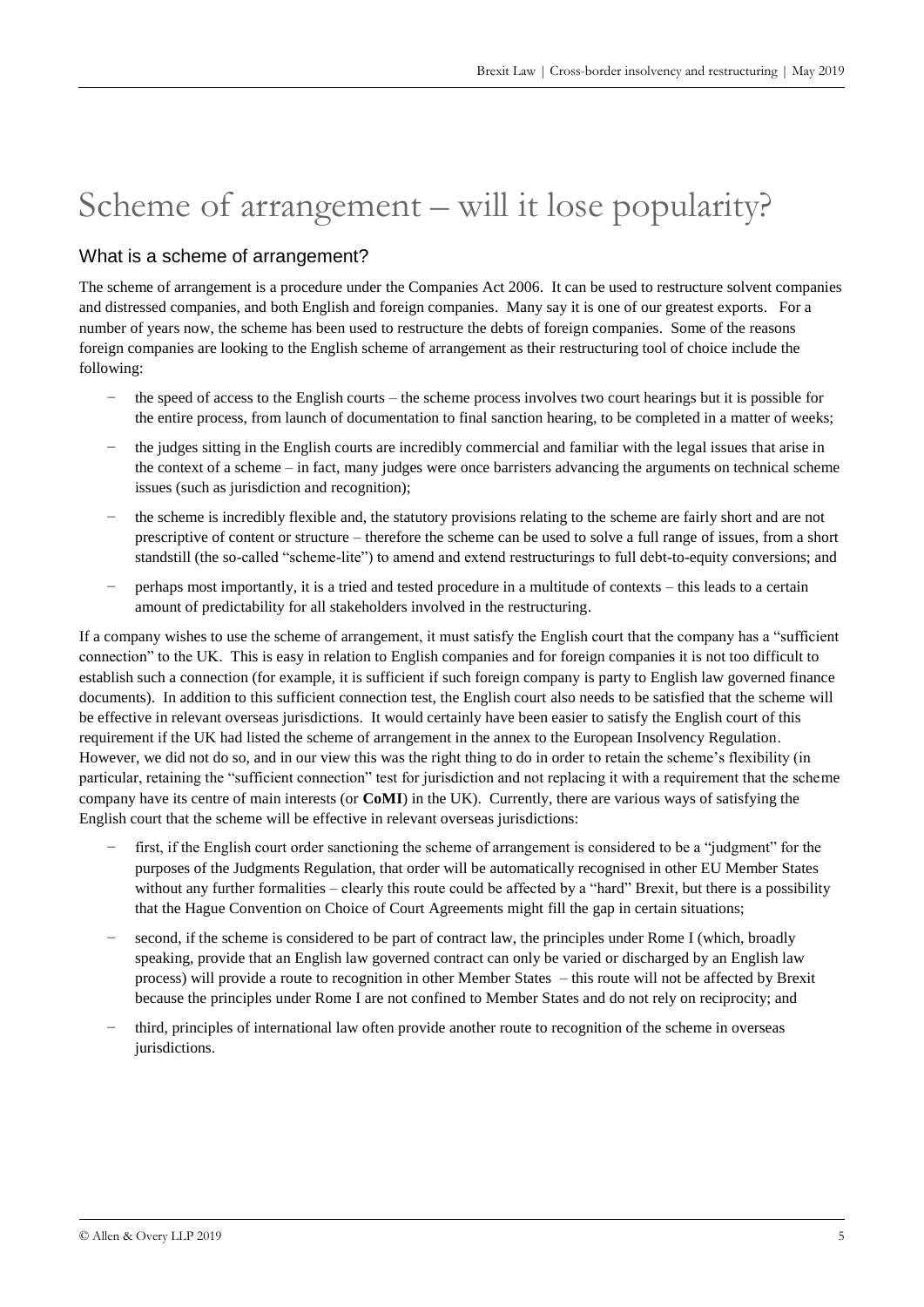#### What impact might Brexit have on the recognition of the scheme in other Member States?

We have been discussing this issue with a number of our European colleagues and, generally speaking, there are two camps. If the scheme of arrangement is seen as part of contract law, the principles in Rome I will likely apply and Brexit will have no impact on the recognition of the scheme via this route. However, this is not how some jurisdictions view the English scheme of arrangement, and in these other jurisdictions the basis for recognition of the scheme is much more uncertain, particularly if the company proposing the scheme is actually insolvent.

The table below provides a high-level summary of the views of our colleagues in certain Member States to two questions, each assuming the scheme of arrangement was being used to restructure English law governed finance documents:

- − if the scheme company has its CoMI in England, would your jurisdiction recognise the effects of the scheme; and
- would your answer be different if the CoMI of the scheme company is in your jurisdiction, not England?

As you can see, the Netherlands, Spain and Belgium take a similar approach to recognition of the scheme, relying on Rome I or principles of private international law, whereas the route to recognition may not be as clear in Germany and Poland.

|                        | <b>Recognition of scheme re English law</b><br>finance documents if CoMI in England?                                                                                       | <b>What if CoMI in your</b><br>jurisdiction?                                                                                          |  |
|------------------------|----------------------------------------------------------------------------------------------------------------------------------------------------------------------------|---------------------------------------------------------------------------------------------------------------------------------------|--|
| Germany                | Position is unclear. Some commentators say<br>yes (under Rome I / principles of private<br>international law). But others are more doubtful.<br>May depend on reciprocity. | No different because based on<br>choice of law of finance docs, not<br>CoMI                                                           |  |
| <b>The Netherlands</b> | Most likely yes under Rome I / principles of<br>private international law                                                                                                  | No different because based on<br>choice of law of finance docs, not<br>CoMI                                                           |  |
| <b>Spain</b>           | Most likely yes under Rome I / principles of<br>private international law                                                                                                  | No different because based on<br>choice of law of finance docs, not<br>CoMI (unless considered a<br>collective insolvency proceeding) |  |
| <b>Belgium</b>         | Most likely yes under Rome I / principles of<br>private international law                                                                                                  | No different because based on<br>choice of law of finance docs, not<br>CoMI                                                           |  |
| <b>Poland</b>          | Unclear – depends on whether insolvency<br>proceeding (in which case depends on terms of<br>scheme) or part of contract law (in which case<br>yes under Rome I)            | If insolvency proceeding, no<br>recognition; if part of contract law,<br>no different                                                 |  |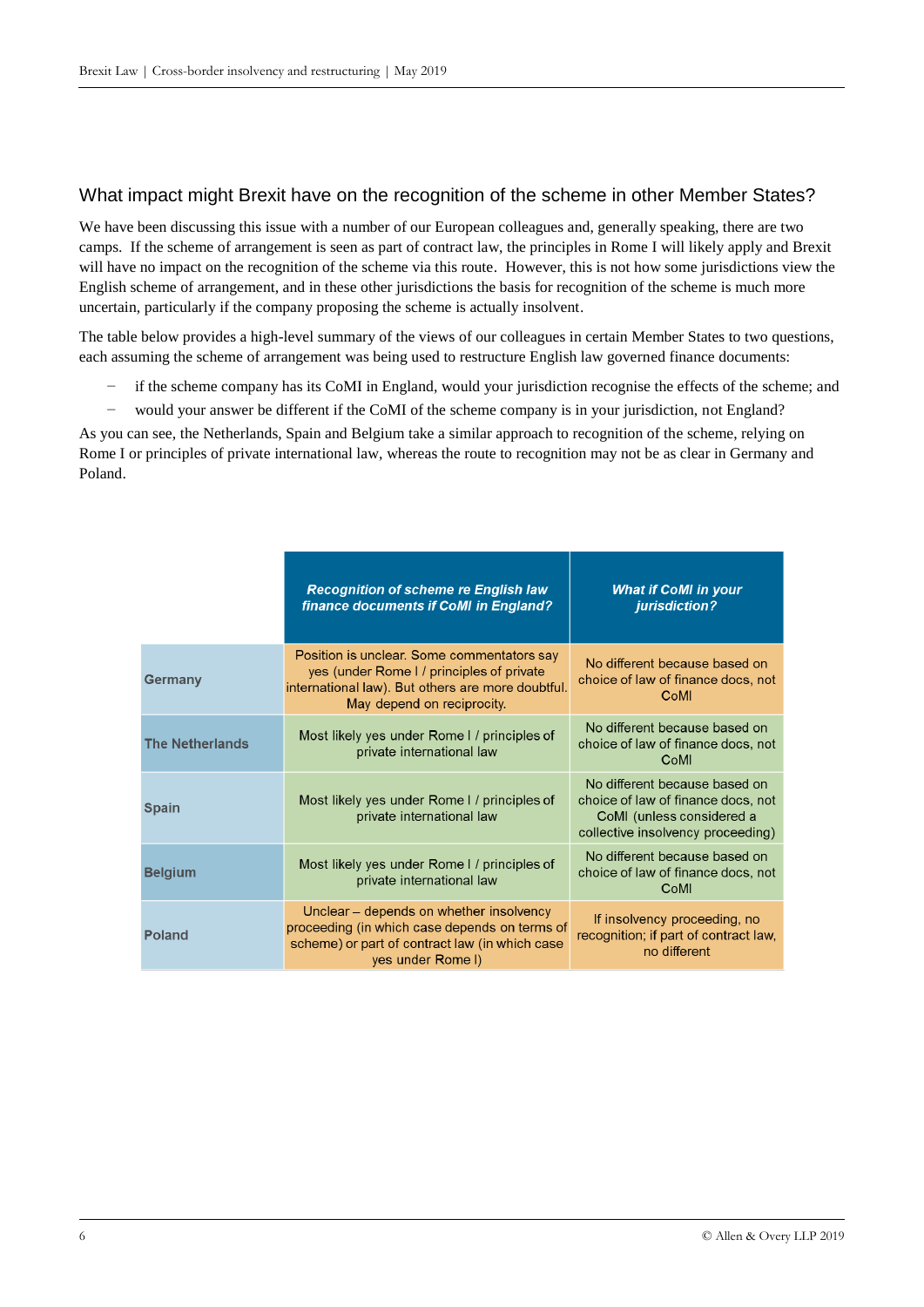# Insolvency proceedings – the biggest impact

#### Is the European Insolvency Regulation the only source for recognising foreign insolvency proceedings in the UK?

No, it is not the only means of recognition. We have various ways in which a foreign insolvency proceeding could be recognised in the UK. These include:

- common law principles of insolvency assistance;
- the Cross-border Insolvency Regulations 2006 (which is how the UK implemented the UNCITRAL Model Law on Cross-border Insolvency) (the **CBIRs**); and
- section 426 of the Insolvency Act 1986 (which only applies to certain designated countries).

However, these other sources of recognition are much more limited, in either their sphere of application and/or the scope of relief available, than the European Insolvency Regulation. Some of the key benefits of the European Insolvency Regulation were mentioned above. Another important practical difference is that there is no automatic recognition under these other sources – in most cases a court application is required, and this can impact structuring, timing and costs in cross-border cases.

One of the key differences between the recognition afforded under the European Insolvency Regulation and the alternative sources of recognition mentioned above is in the recognition of foreign insolvency-related judgments (for example, an order approving a composition of debt or a claw back order). Recognition of such judgments is not possible under either the automatic relief (which is, effectively, the same stay on proceedings which is available in an English liquidation) or the discretionary relief (which must be procedural in nature) available under the CBIRs. Furthermore, the Supreme Court in *Rubin*<sup>5</sup> held that the English court cannot recognise or give effect to a foreign insolvency-related judgment under common law principles unless, among other things, the party against whom the order was made was present in the foreign jurisdiction where the judgment was obtained or submitted to that foreign court. Issues of presence and submission can be incredibly complex, particularly when the rules surrounding such concepts are not consistent across different jurisdictions.

It should be noted that UNCITRAL has recently approved the text of a new Model Law on the Recognition and Enforcement of Insolvency-related Judgments (the **New Model Law**) 6 that could provide a statutory means for recognition of foreign insolvency-related judgments in the UK, assuming the UK chooses to adopt the text and implement it into domestic law. The New Model Law is intended to complement the existing UNCITRAL Model Law on Cross-border Insolvency, although it is a standalone law and can be adopted by states even if they have not adopted the existing Model Law. There are some questions on the scope of the New Model Law and whether its terms are sufficiently clear to provide a different result to that under the application of the common law rules following *Rubin*. If Great Britain does adopt the New Model Law, another question will be whether it can be used to give effect to a foreign law plan of reorganisation in circumstances where such recognition would currently be contrary to the common law rule in *Gibbs*<sup>7</sup> . This nineteenth century rule has been applied recently<sup>8</sup> and, at a simplistic level, provides that only English law (such as an English compromise proceeding) can alter obligations created under English law. The rule is currently disapplied by the European Insolvency Regulation in respect of European compromise proceedings but, following a "hard" Brexit, the rule in *Gibbs* could take on more significance.

5 <sup>5</sup> *Rubin v Eurofinance* [2012] UKSC 46 6

The final text of the New Model Law has been published by the Commission, although the United Nations General Assembly has not yet approved its adoption. The General Assembly typically oversees UNCITRAL's work and it is expected that its next resolution (amongst other items covering the New Model Law) will be published towards the end of this year. Available at[: http://www.uncitral.org/pdf/english/texts/insolven/Interim\\_MLIJ.pdf](http://www.uncitral.org/pdf/english/texts/insolven/Interim_MLIJ.pdf) <sup>7</sup> *Antony Gibbs and sons v La Société Industrielle et Commerciale des Métaux* (1890) 25 QBD 399

See In the Matter of Agrokor DD, In the Matter of the Cross-Border Insolvency Regulations 2006 [2017] EWHC 2791 (Ch) and Gunel Bakhshiyeva *(In Her Capacity As the Foreign Representative of the OJSC International Bank of Azerbaijan) v Sberbank of Russia (and others)* [2018] EWHC 59  $(C<sub>h</sub>)$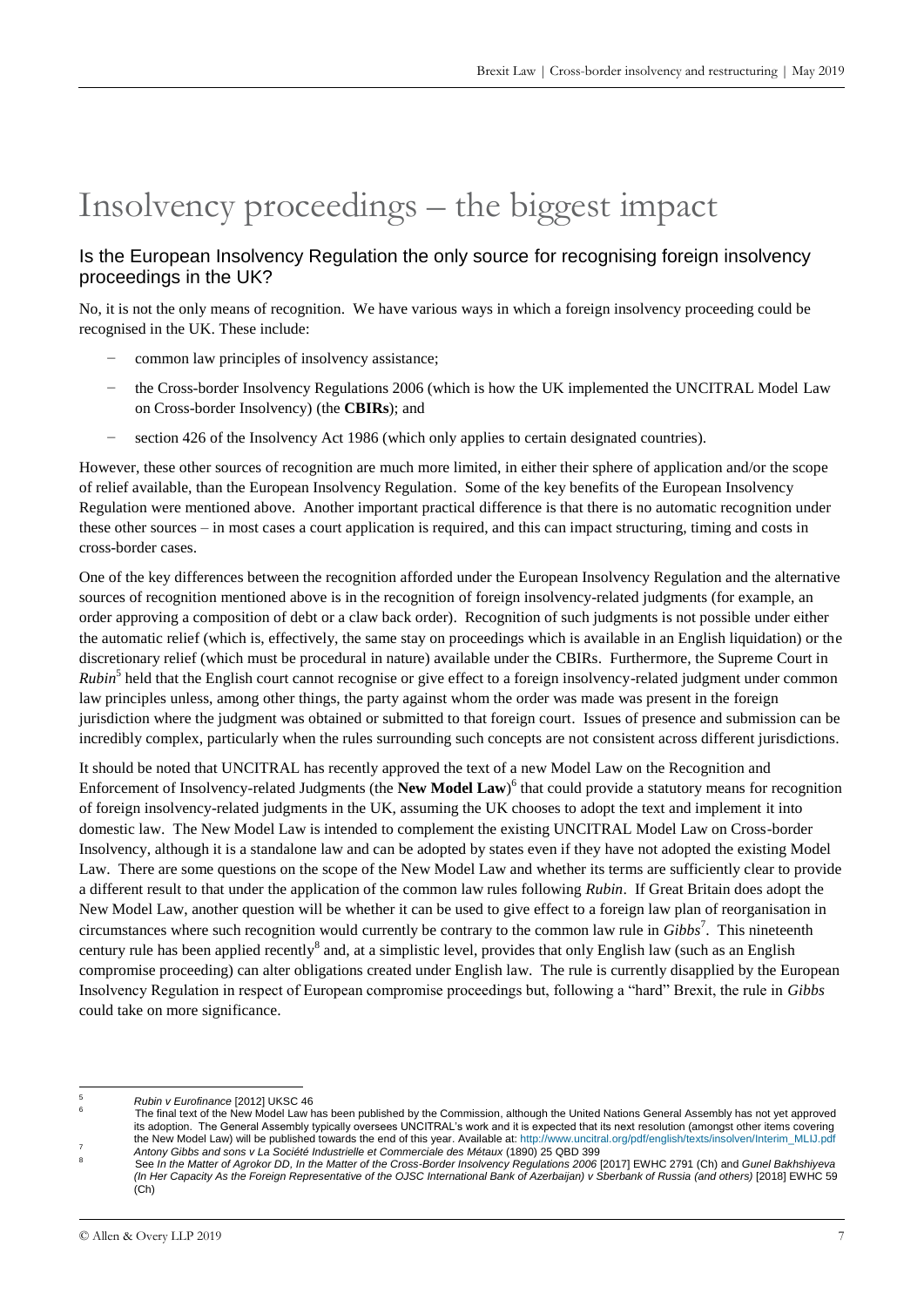#### Why doesn't the UK just "do the right thing" and continue to recognise European insolvency proceedings in the same way it does currently under the European Insolvency Regulation, regardless of any lack of reciprocity?

While this seems initially appealing, in our view it would be unwise for the UK to take this approach. The European Insolvency Regulation works so well because there are built-in safe-guards (which were heavily negotiated given that the Regulation works on the basis of automatic recognition) around choice of law. Similar European recognition regimes applying to financial institutions and insurance companies (e.g. the Credit Institutions Winding Up Directive (**CIWUD**) and the Solvency II Directive) contain equivalent safe-guards. Some of the key safe-guards are set out in the diagram below.

To take an example by way of illustration: at the moment, a French insolvency process cannot affect security over assets located in another Member State, such as the UK; and in a Greek insolvency process, rights of set-off are determined by the law applicable to the insolvent debtor's claim which, in the case of an ISDA, may be English law. Once the UK is no longer a Member State, there will be no guarantee that Europe will continue to apply these safe-guards to English secured assets or contracts governed by English law. In our view, the UK needs to have the right not to recognise insolvency proceedings where these critical safe-guards no longer apply between the UK and the remaining Member States.

|                                                               | <b>EUIR</b>                                                   | <b>CIWUD</b>                                                                                       | <b>Solvency II</b>                         |
|---------------------------------------------------------------|---------------------------------------------------------------|----------------------------------------------------------------------------------------------------|--------------------------------------------|
| Rights in rem                                                 | Law of Member State where                                     | Law of Member State where                                                                          | Law of Member State where                  |
|                                                               | assets are situated                                           | assets are situated                                                                                | assets are situated                        |
| Set-off                                                       | Law applicable to the                                         | Law applicable to the credit                                                                       | Law applicable to the claim of             |
|                                                               | insolvent debtor's claim                                      | institution's claim                                                                                | the insurance undertaking                  |
| <b>Netting</b>                                                | N/A                                                           | Solely by the law of the contract<br>which governs such agreements                                 | N/A                                        |
| <b>Detrimental acts</b>                                       | The act is subject to the law                                 | The act is subject to the law of                                                                   | The act is subject to the law              |
|                                                               | of another Member State                                       | another Member State                                                                               | of another Member State                    |
| Payment systems /<br>financial markets /<br>regulated markets | Law of Member State<br>applicable to that system or<br>market | Solely by the law of the contract<br>which governs such<br>transactions on the regulated<br>market | Law applicable to that<br>regulated market |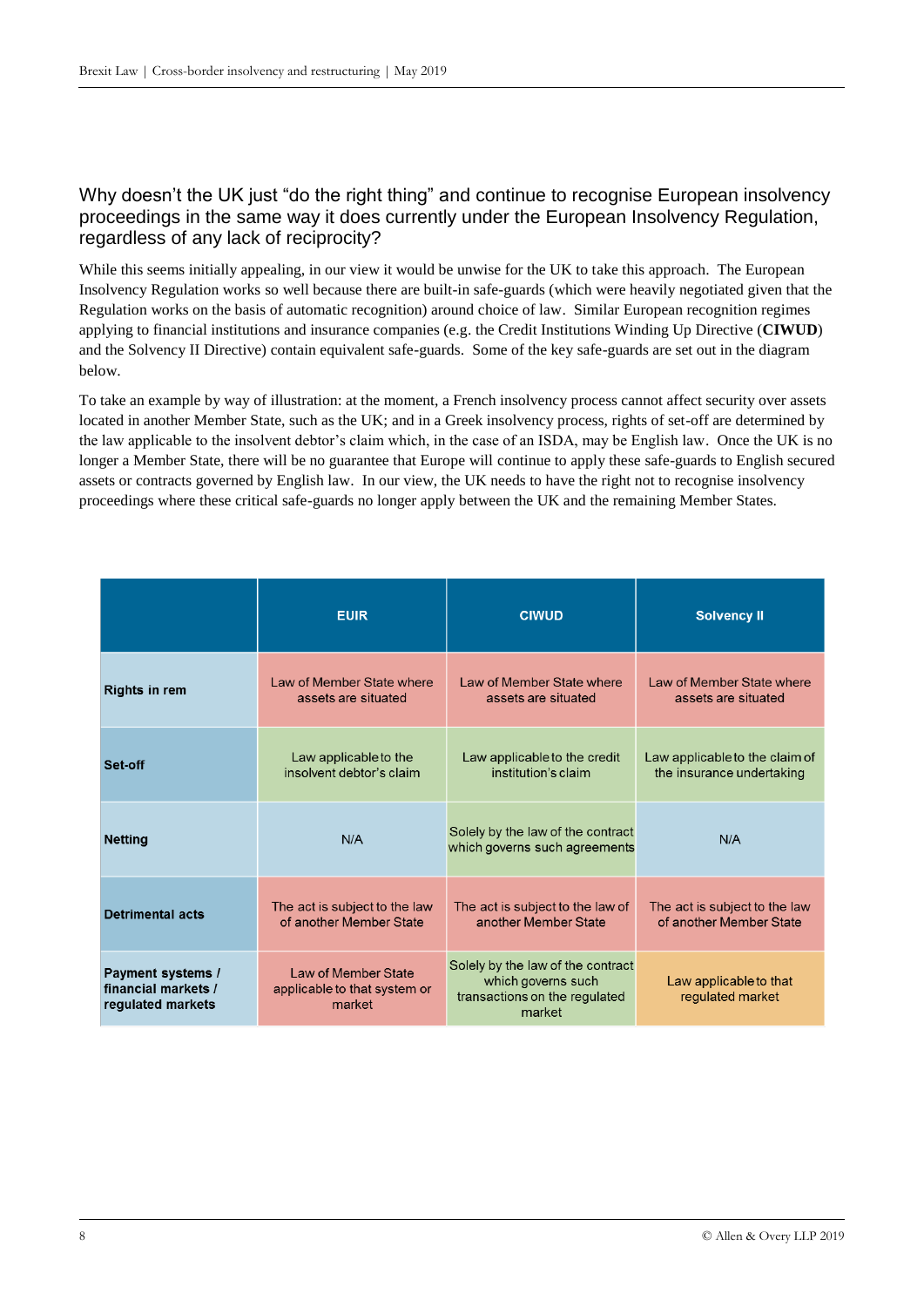# Key takeaways

#### Is there anything I should be doing now to prepare for Brexit?

In the context of restructurings and insolvencies, the short answer is probably not. We are sometimes asked questions around English governing law and English jurisdiction clauses, and whether parties should be considering moving to the law/jurisdiction of another Member State. However, we do not think this is necessary: the key advantages of English law will continue post-Brexit and we have highlighted above the advantages of an English law agreement in the context of a scheme of arrangement. The same is true for changes to your jurisdiction clauses. A move away from English jurisdiction is not necessary in light of Brexit. There may be some advantages in having an exclusive jurisdiction clause in favour of the English courts (rather than the asymmetric one that the LMA currently uses), but this decision needs to be taken as part of a broader discussion.

#### Is it all bad news?

Certainly not. A number of European jurisdictions are introducing new restructuring tools, perhaps to take advantage of the perceived uncertainties surrounding the impact of Brexit on English procedures, such as the scheme of arrangement. One example is the proposed Dutch scheme which, in particular, is keenly anticipated. We expect more European alternatives to the English scheme of arrangement to appear as and when Member States start to implement the proposed EU Directive on preventative restructuring frameworks and second chance<sup>9</sup>, although this is unlikely to be finalised until 2019. We see this increase in restructuring tools as a good thing, since the additional options will create opportunities for investors and increase the chances of maximising value for all stakeholders. It is worth mentioning that the UK is also looking to add to its restructuring toolbox with a number of new initiatives that, although unlikely to get onto the statute book until after Brexit, are clearly intended to ensure UK procedures maintain their "best in class" status.<sup>10</sup> However, none of these new procedures are yet tried and tested and they will take some time to bed in and for confidence in their ability to deliver results to grow. In this sense, the English scheme of arrangement has a huge head start and, given all the strengths of the English scheme, we believe restructuring practitioners will find a way of ensuring that it is still recognised overseas.

There is likely to be a greater impact on European cross-border insolvencies involving the UK, with the possible need for parallel proceedings and the additional time and cost implications that that entails. However, again, the hurdles will not be insurmountable – European cross-border cases were successfully completed prior to 2000, when the European Insolvency Regulation came into force, and we successfully manage many non-European cross-border situations today (with US and Asia, for example).

<sup>-</sup>

Available at[: https://eur-lex.europa.eu/legal-content/EN/TXT/PDF/?uri=CELEX:52016PC0723&from=EN](https://eur-lex.europa.eu/legal-content/EN/TXT/PDF/?uri=CELEX:52016PC0723&from=EN)

<sup>10</sup> For more information on the proposed reforms see our bulletin *UK Corporate Insolvency Reforms: What do I need to know? (October 2018)* available at: [http://www.allenovery.com/SiteCollectionDocuments/UK\\_Corporate\\_Insolvency\\_Reforms\\_Factsheet.pdf](http://www.allenovery.com/SiteCollectionDocuments/UK_Corporate_Insolvency_Reforms_Factsheet.pdf)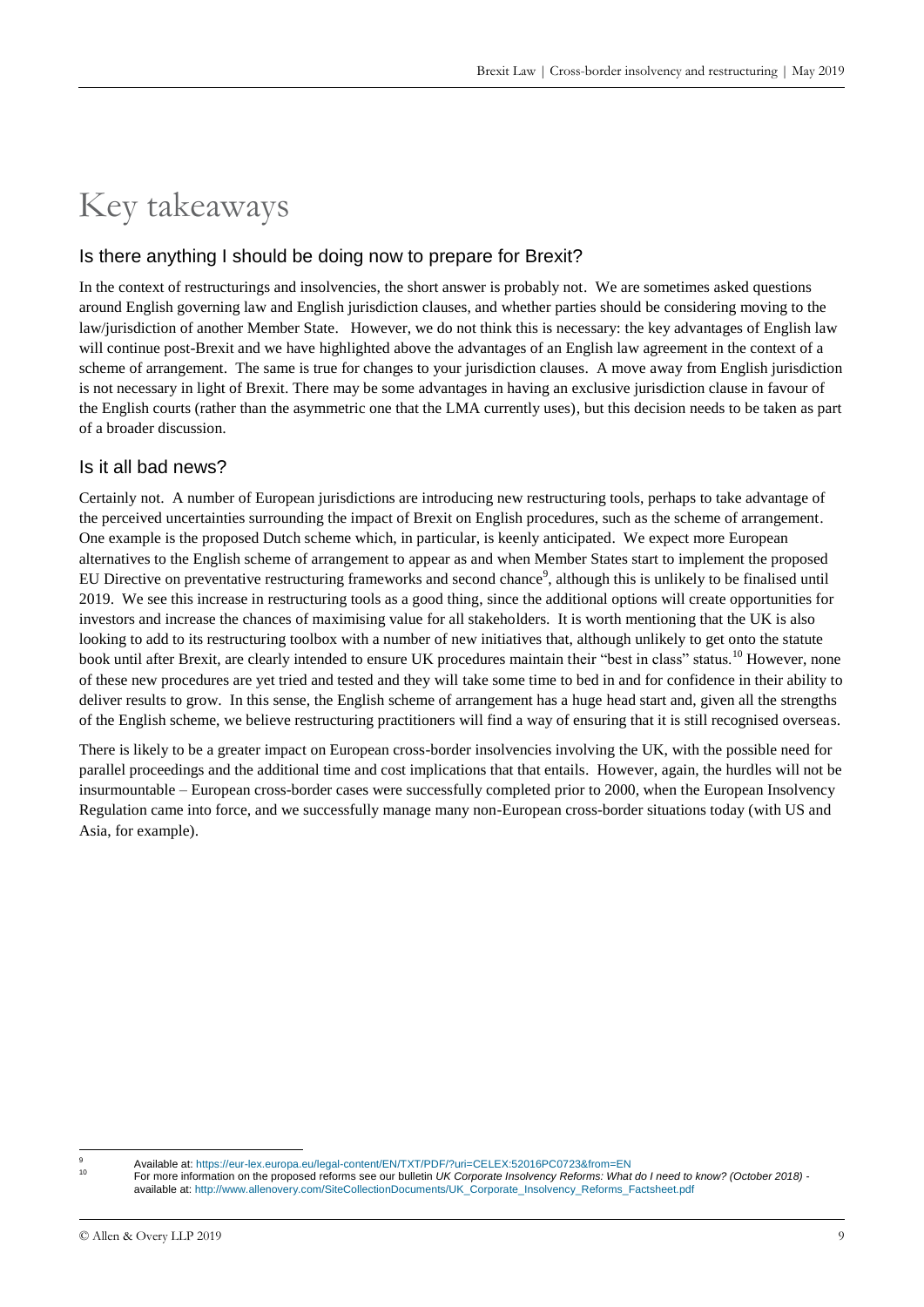## Your Allen & Overy contacts



Lucy Aconley Senior Associate Tel + 020 3088 4442 lucy.aconley@allenovery.com



Tim Crocker Partner Tel +020 3088 3208 tim.crocker@allenovery.com



Earl Griffith Partner Tel +020 3088 2635 earl.griffith@allenovery.com



Katrina Buckley Partner Tel +020 3088 2704 katrina.buckley@allenovery.com



Joel Ferguson Partner Tel +020 3088 2414 joel.ferguson@allenovery.com



David Lines Partner Tel +020 3088 2680 david.lines@allenovery.com



David Campbell Partner Tel +020 3088 4758 david.campbell@allenovery.com



Ian Field Partner Tel +020 3088 2671 ian.field@allenovery.com



Nick Lister Partner Tel +020 3088 2469 nick.lister@allenovery.com